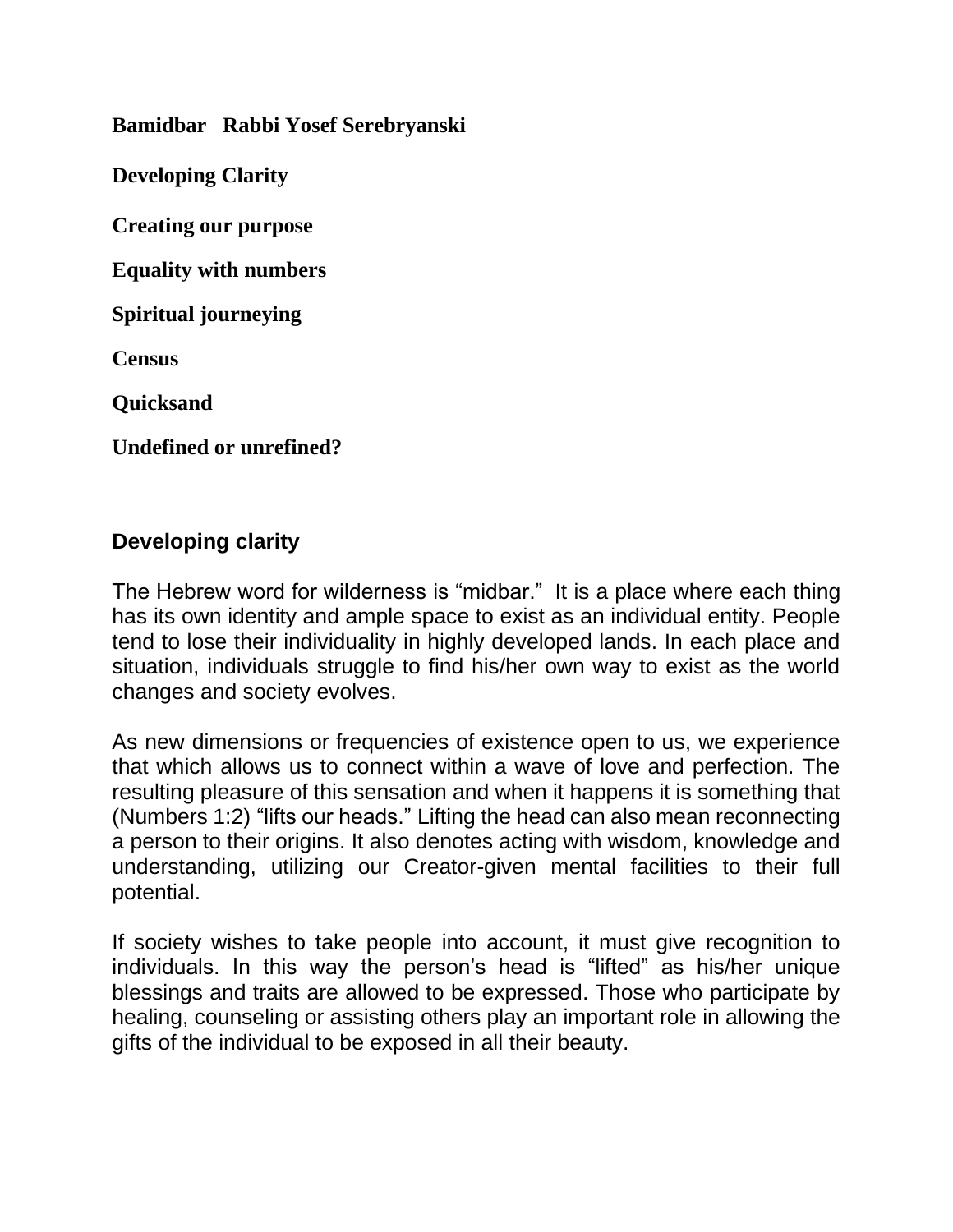The initial and ultimate purpose is the Creators and far beyond our scope of perception. It is perfectly normal to say regarding explanations of life, I don't know exactly, it just happens to me. The feeling of oneness, of elevation, of love is not something that can really be put into words. It is a space where action is often a better expression than words, although action is also a limited space it connects in its depth. To be centered in silence allows us to flow freely with everything and have the proper agility to move when needed.

Society has taught people to believe in the supremacy of its leaders. It only allows for individuality within a specific and limited framework. This causes many people to become cut off from their personal paths. It is necessary to allow the journey that will clear out the clutter and allow people to reconnect with their true identity and purpose here. This act of self discovery will allow the person to discover the Creator in the personal framework that it was intended.

Each individual counts. Counting reflects that each number has its own place within the overall number. We live in a society that seeks to mass produce behavior patterns. Far too often people are viewed as only being part of a group of numbers. If we were all drones this would suffice. We tend to judge harshly those who have a different purpose. We ridicule them if they do not easily fit into the world of comforts we favor. We must learn to accept that all is internally part of the one original life force of existence. When we learn to do that, we can synchronize the human dance successfully with each other. Only then can we sync with the vibrational shifts to connect with the one true source of all existence.

The destructive energy in this world will cease to exist once the borders between the physical and spiritual are removed. Then we will see everything for what it is, and deception will cease to exist. Not only deception from others but the way people deceive themselves will also cease. With clarity we will all see that we were never alone as we will see and feel that all existence is filled with the presence of the Creator. Our relationship with everything will fall into place as we see everything for what it is. The beauty of all existence will shine and new life will surge and flow freely to all.

#### **Creating our purpose**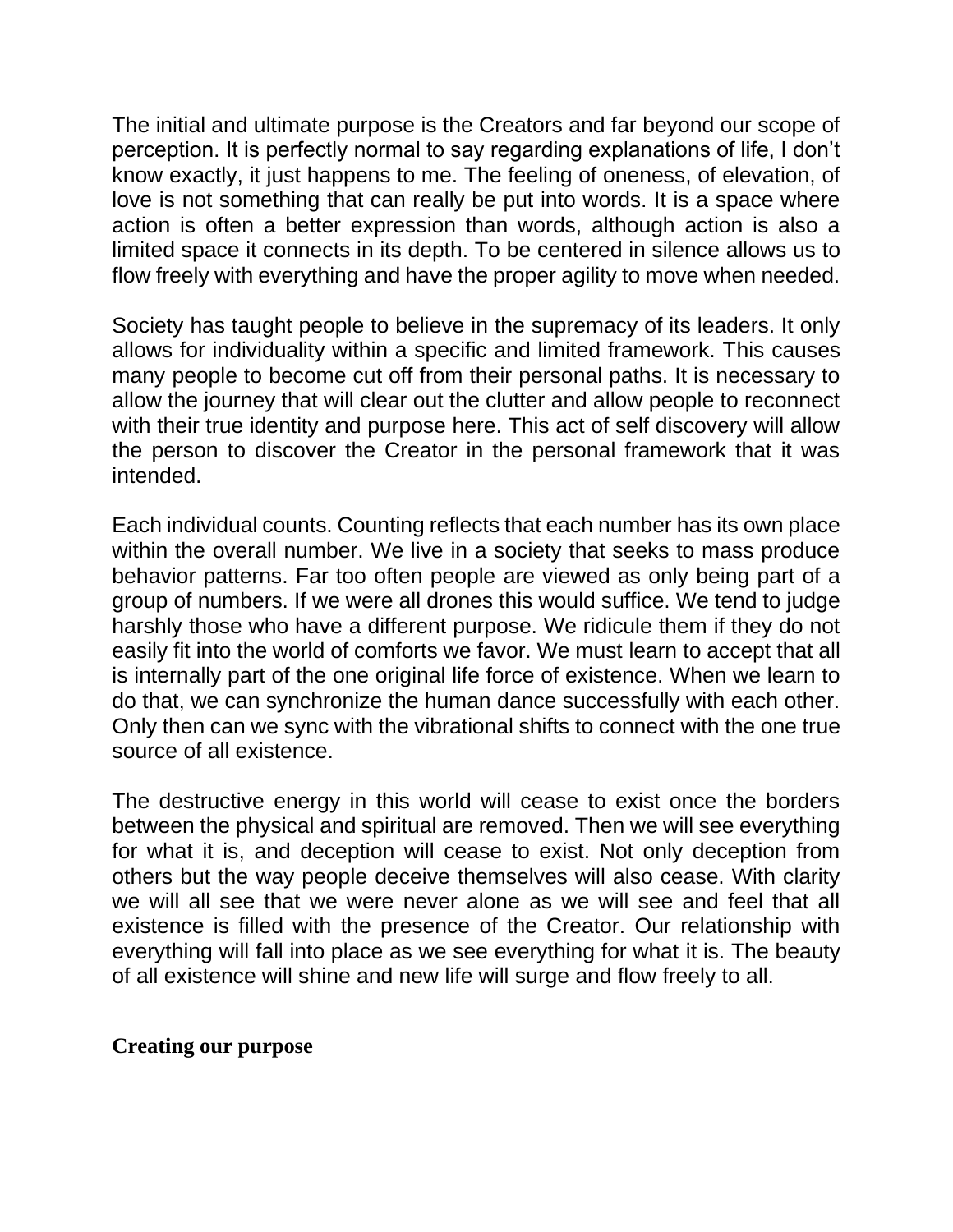Some individuals or groups view their life or the lives of their group as that which really counts. Others are expendable and do not have to or should not exist except under the strict guidelines of how this individual or group judges them. They hide behind a name of a god or of righteousness. When a person or group sees life with such narrow vision, it not only discounts others but is in fact an attitude that ultimately brings destruction to all including their own self.

It is important to know that everything and everyone counts. Each has their purpose or reason for being in this existence. When humans destroy one life form in creation no matter how minute it is there are reverberations throughout nature. While in certain situations it can be positive in others cases it is dangerous and creates negative fallout when done with narrow vision.

Those who view all existence as one on a physical or spiritual plane, accept that everything has a place and time, reason and rhyme. Those who view each existence as separate and not inter-dependent have no reason not to destroy something when it goes against their personal imagined gain or agenda.

By discounting another you discount part of yourself. We often see that the issue a person espouses and publicizes or denies is a reflection of the person. It can be in both a positive and negative light. It is a reflection of the personal issue/s that the individual or group is covering up by pretending to be righteous or by stating something is not relevant. It can be a person who is a liar and people accept it since they are also liars and do not want to be found out.

There are those who see a physical or spirit world as multi-dimensional and made up of layers. They see a multitude of existence and are awed by it. At the same time some people desire to control it all with their power not realizing that they were given this power by a life force that will initially block them and eventually remove it from them. In this way they create their own eventual demise. They simply do not understand why things were created and why we are the way we are.

Those who focus purely in the physical and/or (the imagined or real) spirit world and have no belief in anything other than their self-centered view of existence, eventually become a destructive and negative force in society. Their focus is in the external of the physical or spiritual and only see how they can have power to manipulate irrespective of the negative side effects. At the same time many who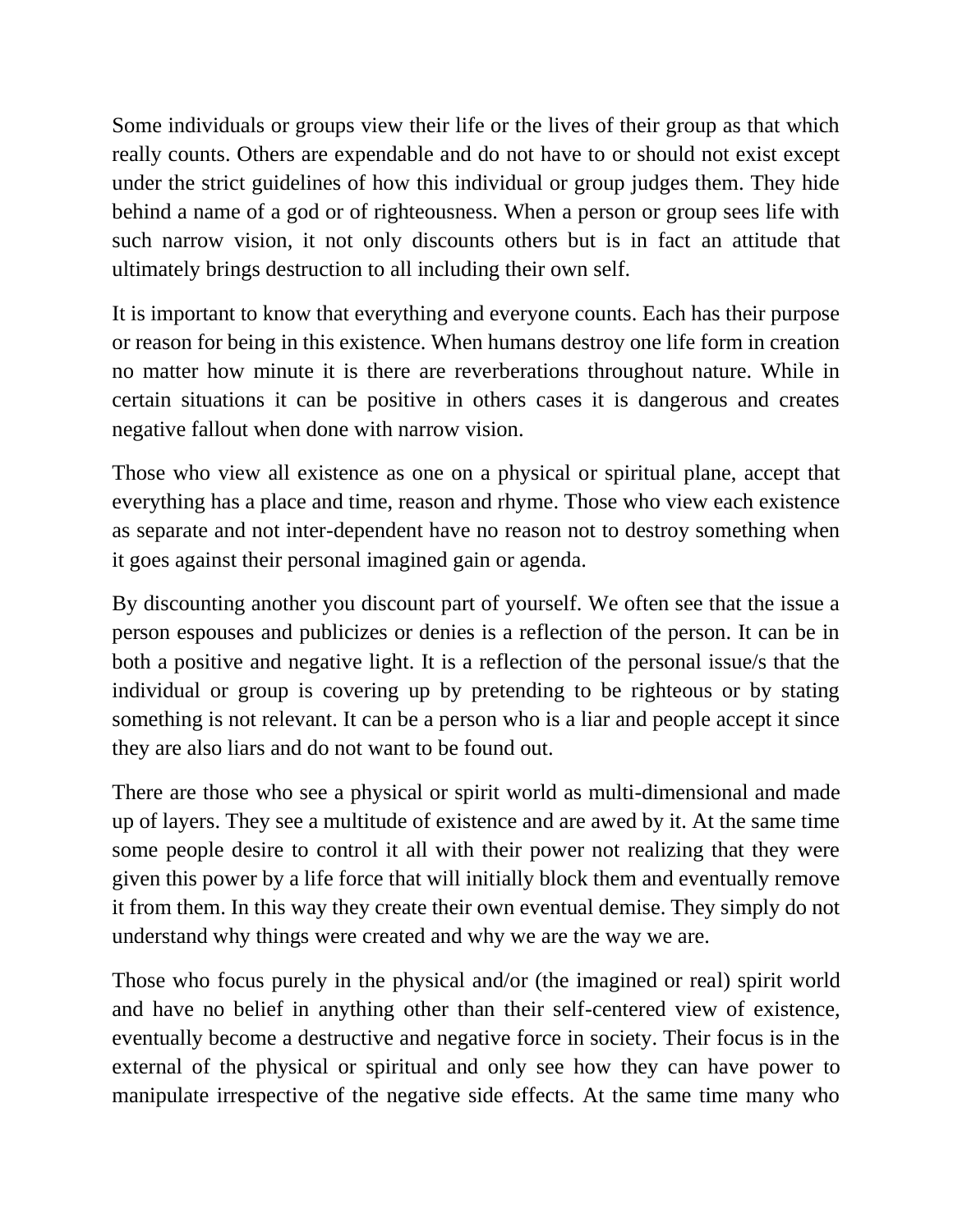study the physical and spirit realm and the beauty of its make-up, are astounded by how all existence is interrelated interdependent.

The Book of Numbers begins with a description and counting of all the tribes. This is done to tell us that no matter what happens in the future and where people and their future generations end up each individual is counted. They are counted (Numbers 1:18) according to their skulls or heads. The same word in Hebrew **"gilgul"** also means according their **"incarnations,"** the journeys which their soul takes in and out of various physical bodies.

Numbers 1:2 states **"count the head"** which is commonly understood as take a census. The Hebrew words also mean **"lift the head"** or **"reconnect the people to their source."**

The Hebrew word **"pekod"** translated as count also has a meaning command, appoint, missing, designated place, etc. Another way to translate the word is **"invest with purpose or responsibility."**

Moses was not told to just count the people but to make a counting that restores people to their life source in order to be able to find their purpose in this existence. The Creator has a purpose in creation which we do not understand. We create a purpose which we do understand. Our creation also creates spirit and spiritual realms which we often do not see until we leave this realm. Yet, for those with vision, the ability to see the type of energy a person creates is often clear in this realm.

When each person assumes responsibility for their place in this existence then we can all co-exist as one. When people create this oneness, the Creator will reveal a deeper oneness where we will all see and feel that we are truly one. At that time no negative energies will be able to exist and as such no positive energies will exist. Everything will be what it is and not try to be something or someone else. Each existence will be a conduit for the flow of life force that animates equally all existence.

This is the future that we wait for. Not the future that many describe based on their limited perspectives. Not the heaven that many conveniently like to believe in as it fits into their imagination or allows them not to be responsible for some part of their actions or thoughts. We do not wait for a King or controller of people, a person who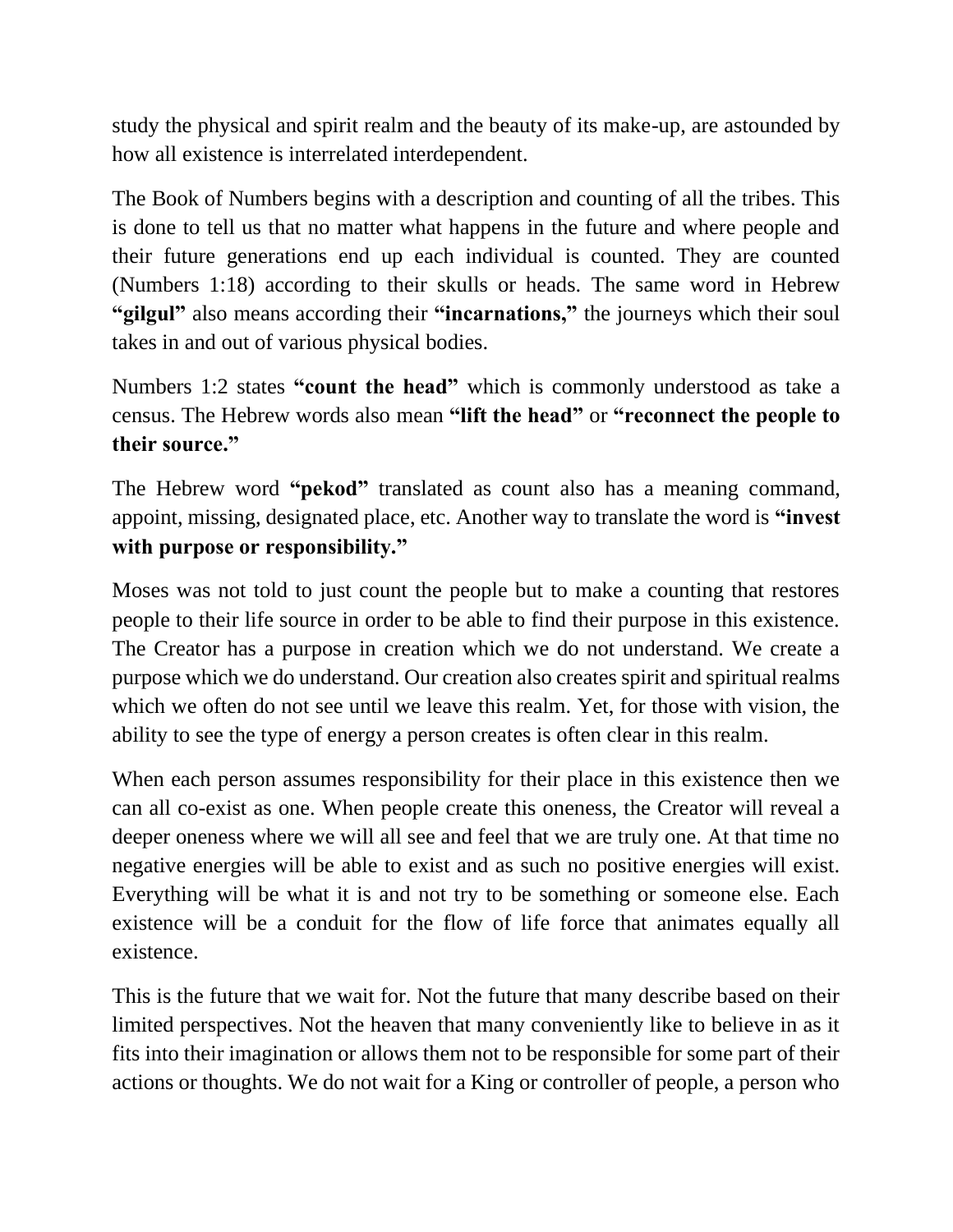we can give our power away to. That only continues the misconceptions and problems of society.

It is time to create a shift and move towards the true oneness that fills all existence without any terms or thoughts that separate. We are all one not as a number, since as a number if there is one there is two. We are all one as the same life force flows through all of us even though we are each a unique expression of that life force.

### **Equality with numbers**

There is a part of each person that views things in a narrow manner and another that is more expansive, viewing things from a wider perspective. Most people tend to perceive matter through narrow lenses. Both narrow and expansive capabilities exist within the physical and spiritual dimensions within each level of existence. As individuals we make choices of how to see our self and the world around us.

The Torah tells us that Moses had to choose one person from each tribe with the following words, (Numbers 1:4) **"And with you (it'chem) shall be man man to a tribe, man head to the house of his fathers (le'bais avosom) he is."** In other places we also find a double expression like (Genesis 6:9) **"these are the generations of Noach Noach."**

The Zohar explains that the double expression reflects the two spirits that are at work within a truly righteous person. The Arizal explains that there are two soul life forces within a righteous person. One that works within the physical and one that hovers as a shade (or shadow) above the head. As there are two soul energies the name (Noach) is mentioned twice.

The Ben Ish Chai writes that this was the intention of the prophetess Channah when she prayed for a child. (Samuel 1 1:11) **"Give to your maidservant seed of men,"** the word men is plural (it needs explanation as it should have been written seed of man) thus referring to the idea of man's two souls. She was answered by his being called (Samuel 3:10) **"Shmuel Shmuel,"** to reflect the two levels of soul that he possessed.

When Moshe had to choose leaders to help him with the counting of the Israelites, the leaders needed to be the type of people that no harm would come from through counting process. In choosing who should be a leader of each tribe it was sufficient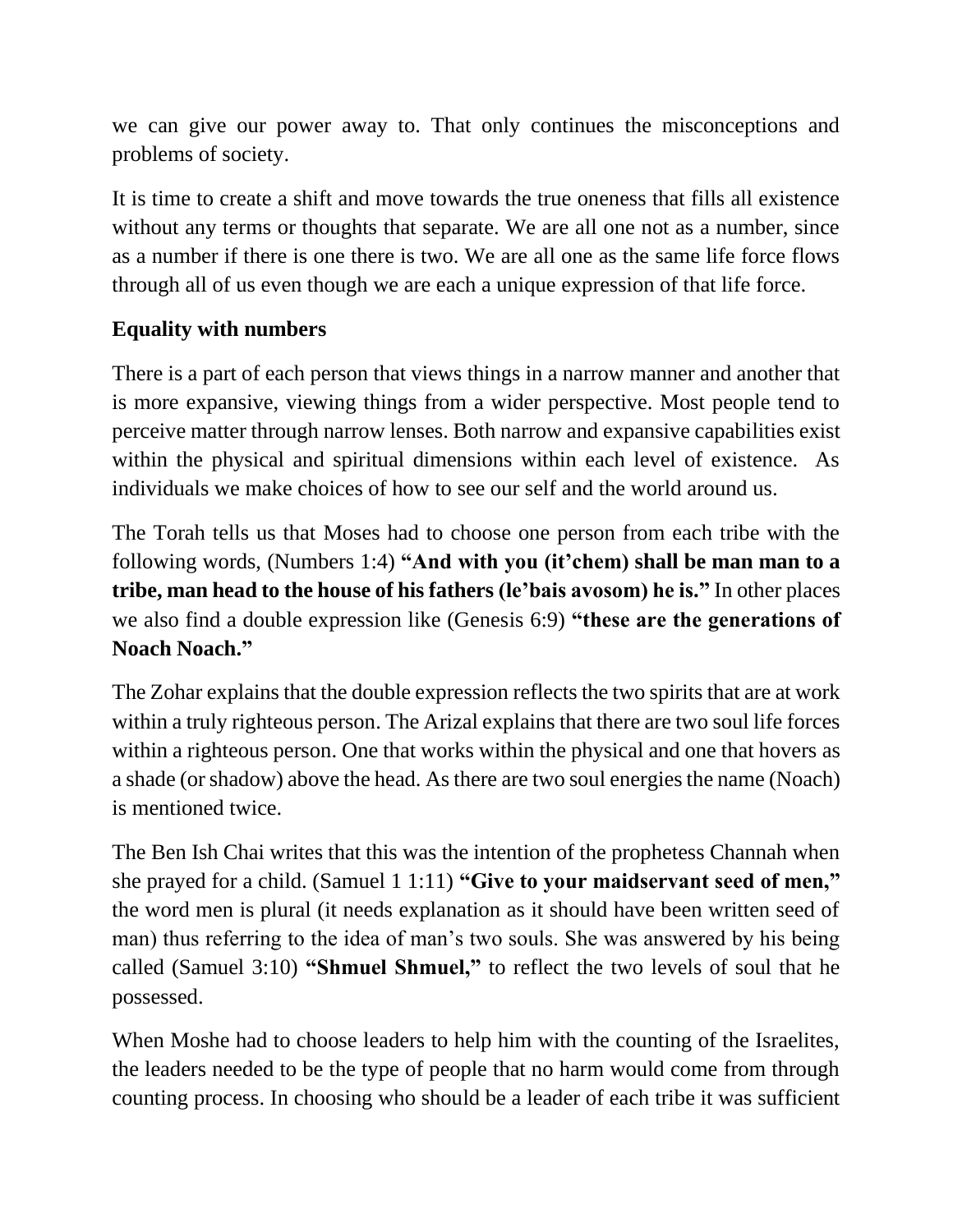just to have a personal merit and therefore it states (Numbers 1:4) **"one man to his father's house,"** and does not double the expression. Being chosen reflected that they had an additional soul aspect (which merited the ability to count with no negative repercussions.) Thus verse (1:17) writes **"by their names"** plural and not by their name singular.

Abraham was also a person with two levels of soul. In the blessing that Abraham received he was told (Genesis 15:5) **"so will be your seeds."** Thus, what Abraham achieved was passed down to future generations (at least in potential.)

In the above verse (Numbers 1:4) **"Le'beis avosov"** (to his fathers' house) also means to the deeds of their ovos- fathers. The word ovos also comes from the word evo shel ilon (see shito mekubetzes bobo kama 81a) where it grows from its source. When a tree has good roots then it has good branches. See story of the example of the blessing to a healthy tree in Midrash Bamidbar Rabbah 2:12 and Taanis 5b.

**"It'chem"** that you should be together on the same level. Through each person being bonded with his/her source, all will be equal. When we each individually reconnect with our source of life where we exist as one then automatically all negativity will cease to exist.

May we all merit to be truly "itchem" (together) in a way that our numbers are registered as a positive force that achieves the Creator's work in unison and brings blessings upon us.

# **Spiritual journeying**

In Hebrew the book is called Bamidbar  $-$  in the wilderness, yet in other languages it is called numbers.

The Jews were in the wilderness for forty years. Nineteen of those years were spent being encamped at Mount Sinai. It was during this time that their numbers were counted and the tribal groupings were set up. Being in the wilderness and counted was part of their preparation to going into the Holy land.

In the Hebrew it does not say count the people, it says count the names. A name is an external matter for others to call you with since to talk to yourself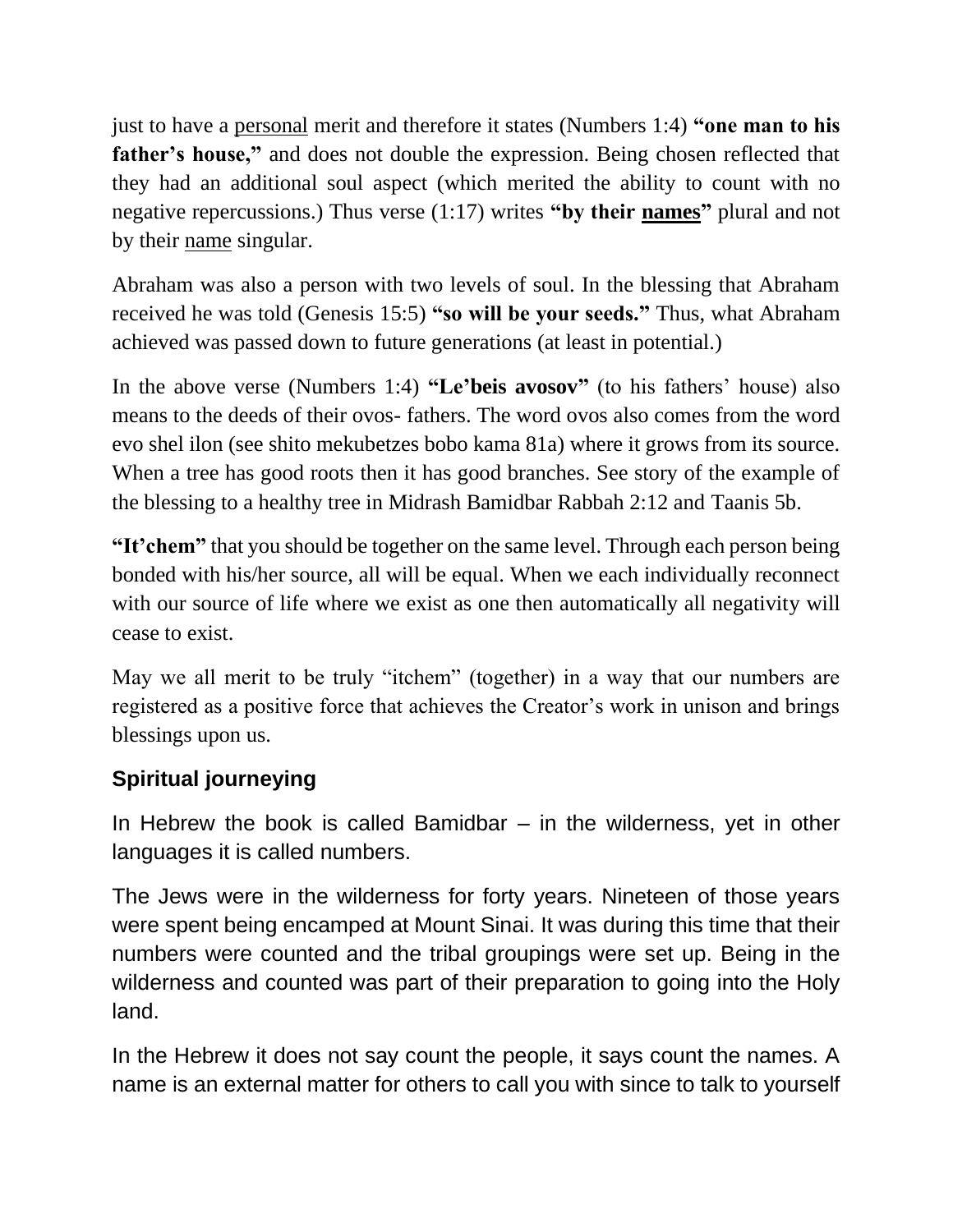you don't need a name. It also has an internal aspect that reflects the soul energy that connects with you.

The Hebrew word for count is "Pekod." The word used here is "so," meaning to lift. That would indicate that what is happening here is more than what meets the eye.

The Midrash says that at Mount Sinai the people saw the spiritual set up of the groups of angels and they wanted to be like them. God allowed them to be in the same kind of groupings utilizing the same numbers and the same tribal signs. Thus, the way the tribes were set up reflected the spiritual world of the angels.

This is strange. All they should have wanted, and should still want, is the God that saved them. It would seem that they were afraid of direct connection as we see throughout history they wanted to go through an intermediary. This has always caused problems and created leadership that has serious issues. The people have always created an aura that portrayed their leaders as being perfect thus allowing many negative issues to take hold within the framework of their way of life.

This being the case, it is no small declaration to state that much is dependent upon the leaders. The leaders are brought in according to the desires of the people. The people, out of fear, ignorance or laziness may choose to stay in their own limited spaces. Thus, they have been subjected to leaders who have helped them to do exactly that. The leaders often negate their responsibility to do what is proper to assist people on their individual spiritual journeys. Instead, they get entangled in control issues that prevent the necessary progress and freedom for each individual to attain a proper connection with the Creator.

Furthermore, by alluding to their representation as quintessential leaders, they create and promote their own agenda as if it was verbatim from the Torah (Bible) itself. Each person has his/her own connection with the Creator and creation. The leader is supposed to support each individual by helping him/her recognize their unique connection. By depending upon leaders'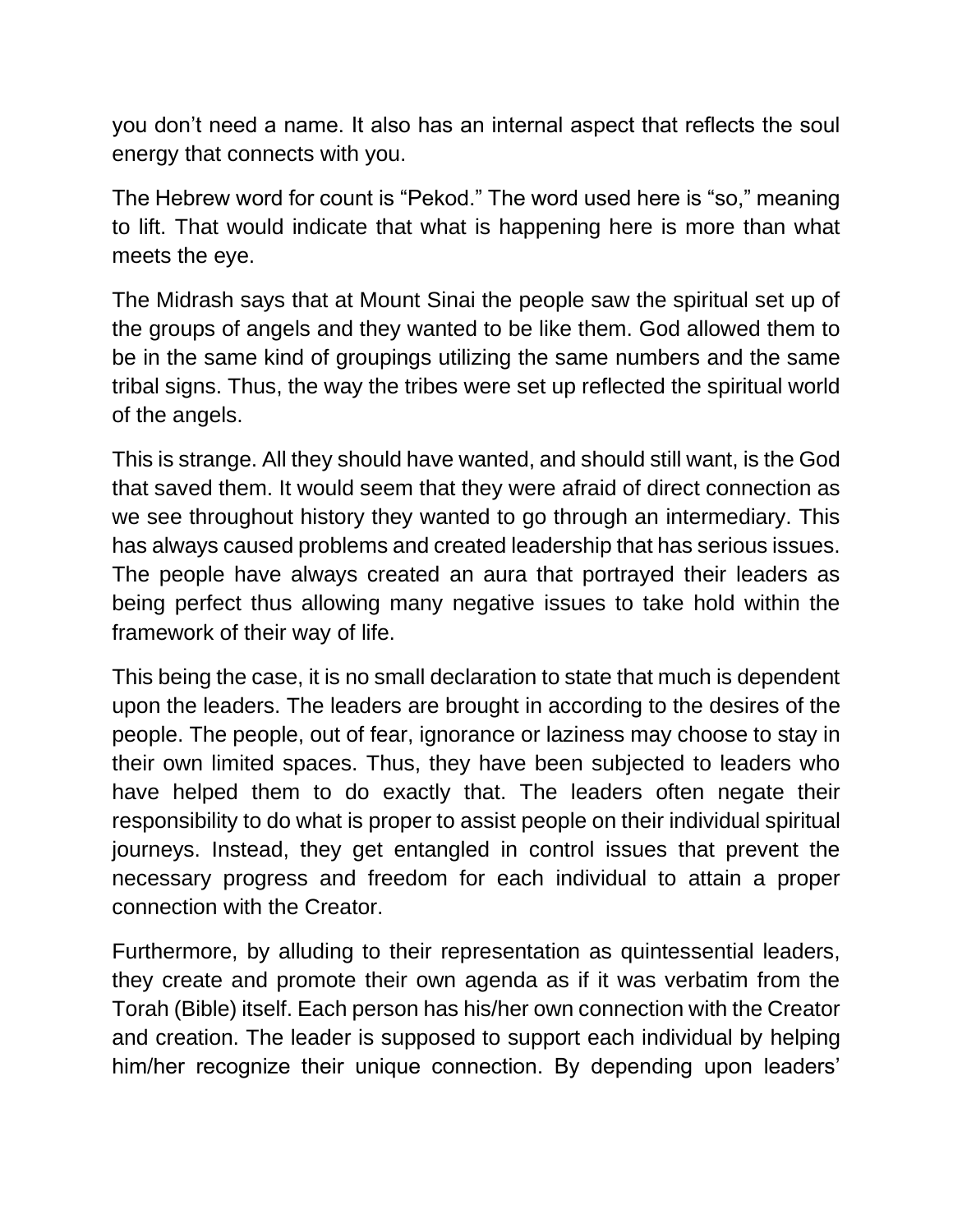connections rather than learning how to open their own, the people have made the leaders into "Gods" rather than messengers.

Hashem wanted to destroy the Jewish people (Exodus, Chapter 32), If that had occurred, then all the Jews would have only issued forth from Moses and his family. Moses prayed and saved the people. What is the ultimate cost of saving them? That is the serious question that each one of us must ask ourselves.

The Torah dedicates a lot of space and time in describing the way the tribes were set up. It is very detailed about the particulars regarding the physical set up, their numbers, the offerings of the heads of the tribes, etc. This way of living was obviously designated only for the time they spent living in the wilderness. If it was temporary, then why is this issue covered with such detail and in such depth?

These days, people do not know which tribe they are from. When a person reads about each individual tribe then he/she connects in some concealed way to his/her tribal source.

The Hebrew word for angel is malach, which means messenger. Many people are drawn to and attracted by/to the romantic notion of the concept of, the angels. Our souls make us different, yet we become caught up in the angelic world, which is a world of messengers.

It is strange because we have a soul that is different than that of the angels. The soul is part of the Creator source. Thus, when a person connects with his/her soul it is far beyond the spiritual worlds of angels. Thus, a soul that is revealed in or to a person is higher than the revelation of an angel.

The leaders are messengers assisting to connect and elevate the people. This needed to happen in the wilderness before they came to the Holy land; therefore, a system was set up. This also needs to happen at various times and in various places and then the leaders act like angels or messengers of the Creator.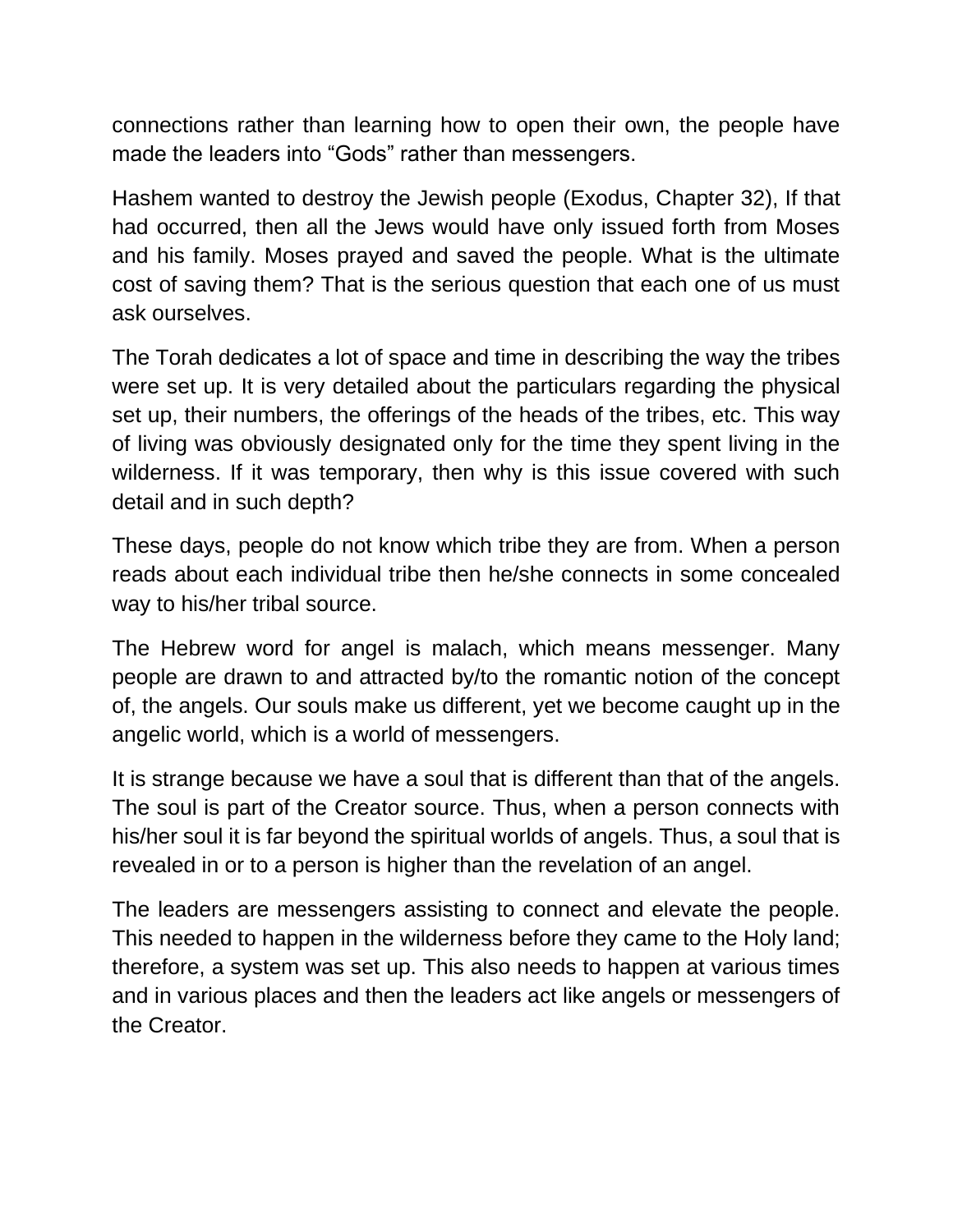"Counting the head or lifting the head," means to reconnect with our higher level of self. It is an accounting before the Jews enter Israel to make sure that they can ultimately achieve their purpose.

Aharon was on an extremely elevated level, one that many people could not relate to. The only way he could deal with them was through an intermediary, or intermediaries. That is the explanation for the names of the heads of the tribes. The names reflected the unique spiritual source and quality of the souls of each tribe. It was to the heads of these unique entities that Aharon transmitted his messages.

The order of dealing with the format of the spiritual and physical worlds is also what the book of Bamidbar is about. Mankind has been kept captive for thousands of years by blockages. Yet it is the very existence of these blockages that protect the people from the danger that exists in having a full connection with the power of the Creator.

Bamidbar represents the balance between the people and this power. It illustrates the need for caution and a leadership that knows how to manage and guide people in these issues. This is necessary so that people do not lose their very existence before they have a chance to achieve their purpose in this world. We desire to be totally at one with the Creator. Yet by doing so in the wrong way we could lose our form and shape and cease to exist in the creation that the Creator desires us to be in. While the blockages have a purpose, they also create many powerful negative forces. We must recognize these voices of negativity for what they are and do our best to avoid or transform them.

When Moses first brought down the stone tablets, there was a total space of knowledge and understanding. This included an inner knowledge and communication that did not rely on verbal expression. This higher order was revealed in the wilderness but could not be sustained by the people. The people were therefore given a lower vibration of communicating, culminating in the form of writing. As a result, there was put into place a leadership for people that would be sustained in lower frequencies.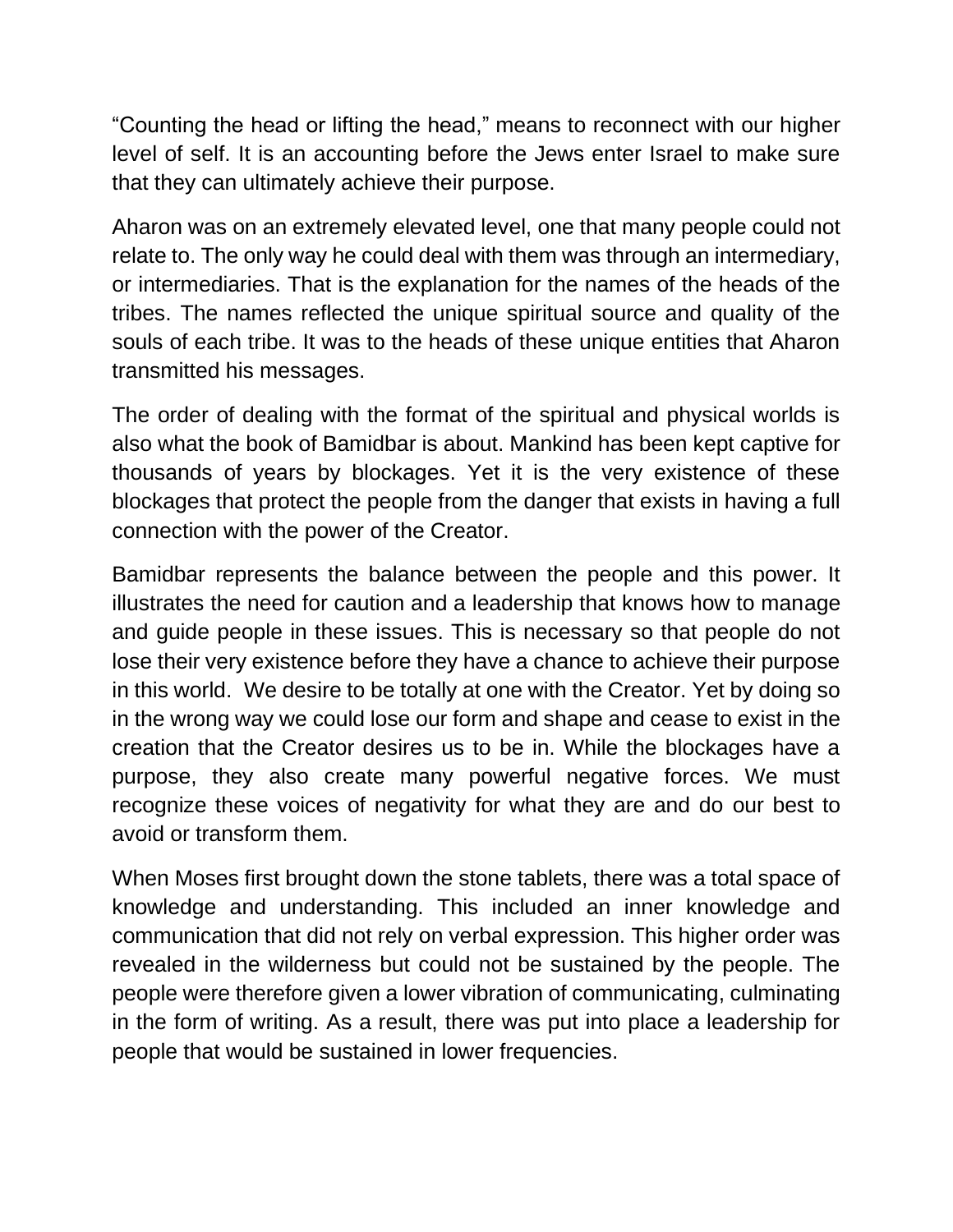The issues of the people and leaders as they existed in the wilderness have continued and still exist that way today.

In chapter three there is another fascinating observation. God says that he is taking the Levites to serve him instead of the first-born sons of the people. All first-borns must be redeemed by payment (of money) from service to God. Monetary redemption is representative of living a life based upon external elements. Thus, we should not ever wonder why peace is not here. The aspect of the pecking order of who does or does not serve is an external expression rather than an internal spiritual issue of connection to the Creator. When we have finally learned to balance these two we will have a better chance of achieving peace.

When we save a person and they owe us their life, does it mean that we own that person? If God owns everyone and everything, then what does this really mean? We do not own anything other than the actions or inactions that we choose to do.

Moses and Aharon were from the Levite tribe. In Egypt they were respected as the priestly tribe and so were not enslaved as the rest of the people. In accordance with the pre-ordained order of the universe, they were already separated from the people in their service to the Creator. This was established even before God decreed that the first-borns should be removed from their work. Their function always existed on the unique plane for which it was designated.

Thus their mentality and ability of perception was generally broader than the rest of the people. During the forty years in the wilderness, the people who were enslaved in Egypt needed to die so that a new generation with a less enslaved mindset could give birth to a new nation in the Holy land.

We are waiting for a time that we do not comprehend. If we want the world to revert to existing in a truly peaceful space, then we need to change some of our perceptions and forms of expression on physical and spiritual levels.

# **Census**

The main purpose of counting is to bring clarity.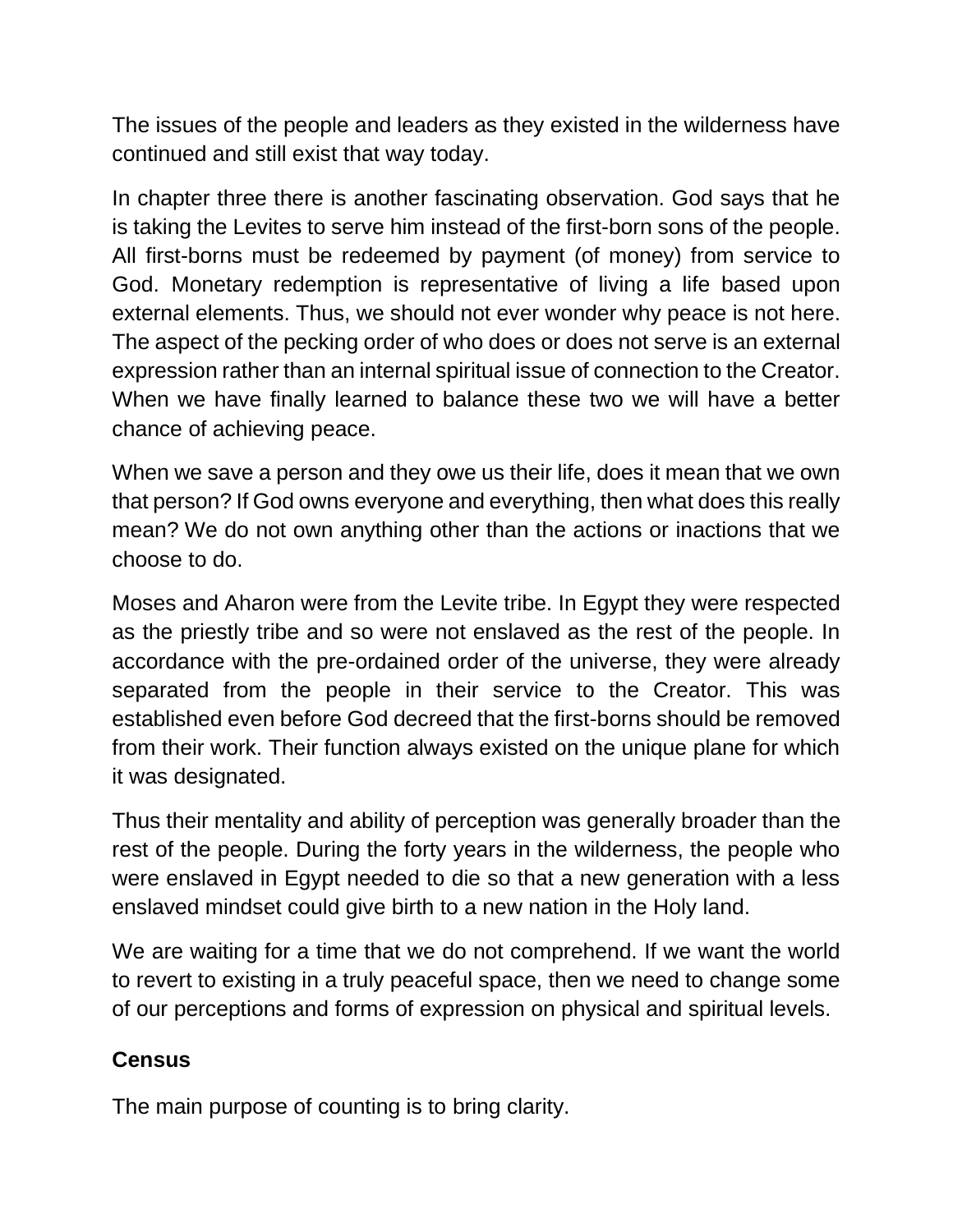Whether groups are large or small in number, should not influence the fact that people should live together with respect. We are one and should always live together as one.

There are many reasons for counting people. Counting can be used to know how much food needs to be gathered. It is an aid to predicting needs that allows for production of supply in order to meet demands.

There are also people who use numbers as a means to control people. This is one reason that it is critical to carefully choose ones' leaders. Notwithstanding those people who are innocent, there are those who corrupt the results of the counting for the purpose of supporting their personal agenda.

To be able to derive the truth by counting requires clear thinking. This is an issue that many people are presently attempting to learn how to do. We find ourselves counting many things in our life. Yet after all accounting, where are we? This question is our inheritance since Adam as it written (Genesis 3:9) "Where are you?"

For most of us the answer is that we are not where we need to be. To achieve clear thinking, it is helpful to be humble and joyful. It is also important for a person to be focused on the oneness in creation. (Numbers 1:1) "With the wilderness of Sinai (humbleness), with encompassing joy (Ohel Moed), with oneness (B'echod), for the newness that comes with the change."

The best relationship an individual can have with counting is recognizing that we all come from one source. When a person realizes that the essential life force of all existence is simple without definition, many issues fall away. This is where clear thinking comes in. Letting go of agenda, personal issues and opinions allows us to rise above our limitations to connect with our simple, pure heart. It produces a constant focus towards that which brings out the oneness in creation.

Once that is achieved, we can understand how everything in existence counts because it is part of us and we are part of it. The Creator or source of all life is everywhere. Counting brings that wisdom to a place where we can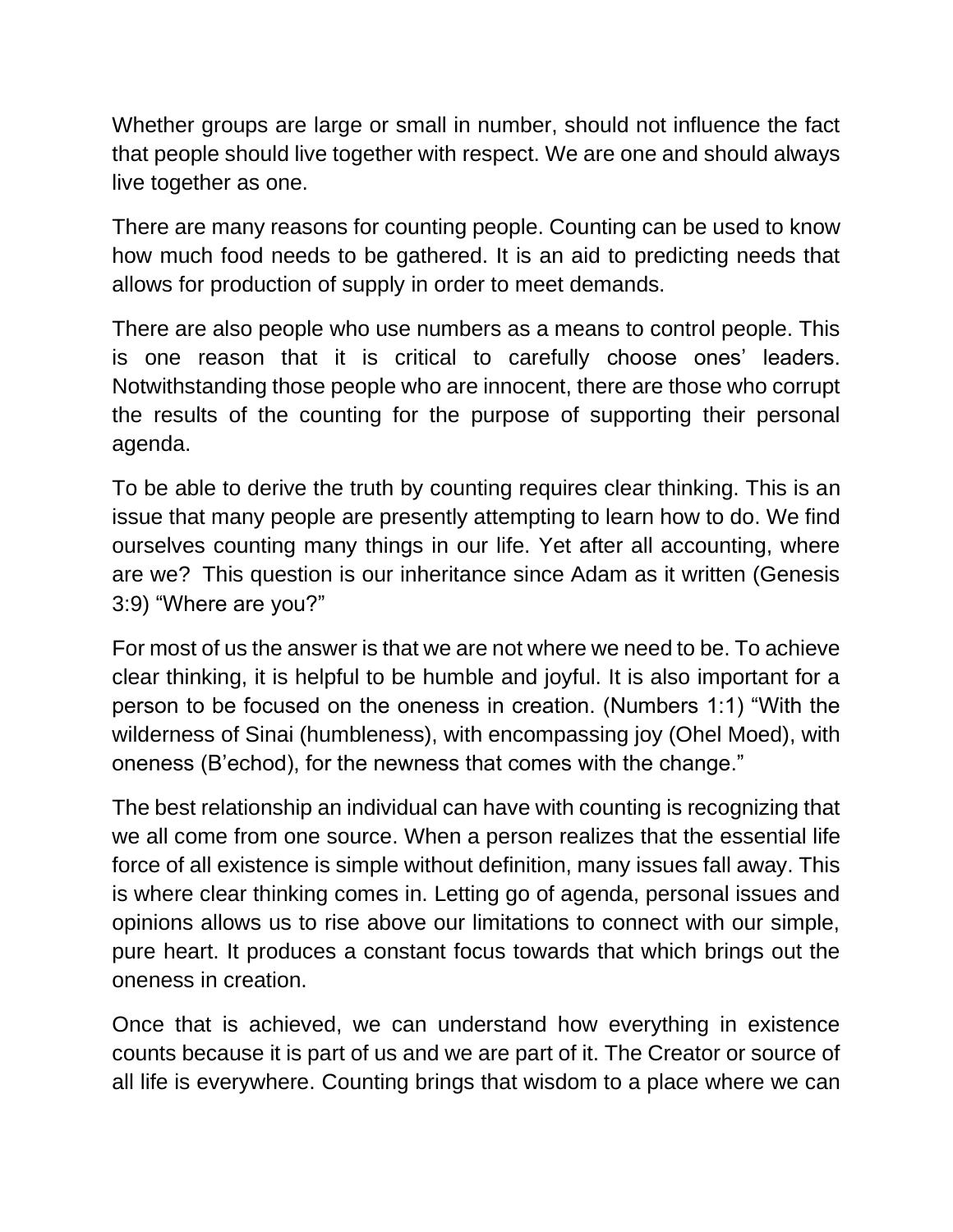relate. Counting gives each number importance, making it shine in a way that it does not on its own. All together each with his/her individual uniqueness we count and add up to One!

Sometimes it is difficult to see the perfection in each detail of our existence, yet with all the anguish that we see and hear there are also many stories of wonderful things happening.

All the people whom we meet during our life and all the experiences are part of the unique person who we are. We are the sum of all our experiences. One aspect of counting is seeing how each detail is part of the flow of creation.

When we make an accounting with Love, we forgive everyone and get out of our own way. Then people are able to open up and exist together in harmony.

### **"Quicksand"**

People have treated the world in a way that does not reflect proper respect for the elements of nature. As such, we have taken fertile ground and made it barren. We have done so even as we have made land look fertile on the surface that was actually devastated and non-productive beneath the surface. Some people have gone to great lengths to limit the ability of growth in specific areas. They have done so with total disregard for the natural resources, without understanding how their actions affected the natural balances in those places.

Do we ask the earth's permission before we take something? Do we think we have the right to "take" simply because we have the ability to do so?

The book of Numbers in Hebrew is called **Bamidbar,** which means 'wilderness.' Just as the value of each resource is especially treasured in the wilderness, the book of **Bamidbar** focuses on the fact that each person and thing has its purpose and value.

The development of expertise in the knowledge of the resources of each plant, rock and grain of sand is critical to one's ability to survive in the wilderness. When we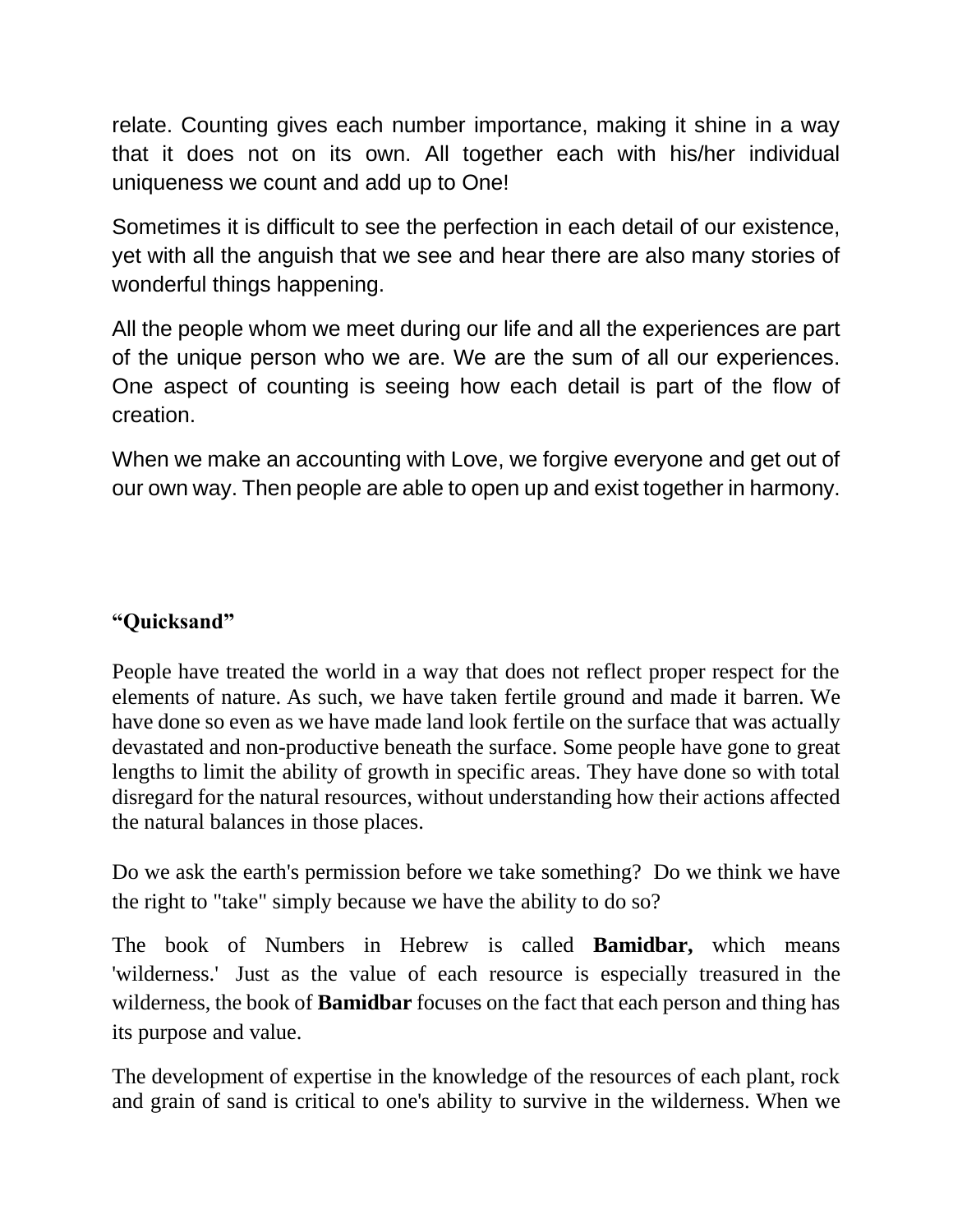are actually forced to contend with nature in the wilderness, we come to truly appreciate the importance of each element in this existence.

Rav Nachman of Bratislav (LikuteyMoharan 1:27) correctly points out that, generally speaking, where he lived, the month of Iyar (May) is the time to take from the stock of natural medicines that come directly from the earth. (The components of) medicines is derived from what grows in the earth. The time when the plants have the most strength and potency is when they are ripe and while they are still connected with the earth. However, if one were to take exactly the same plants for medicines at another time (before or after their season, or before they ripen or sometime after they are separated from their earth source) they would not have the same healing powers.

It surprises me that so many people who eat fruits and vegetables lacking in vitamins and minerals believe that they are getting good sustenance from nature. Picking fruits and plants before they have had a chance to become fully ripened does not allow for them to become fully balanced and ready for human consumption. Once it has been harvested, fruit that is older than three days does not have the same nutritional value as freshly picked tree ripened fruits. This is one of the reasons that it is so important to eat foods that are indigenous to (or grown in places in close proximity to) the area in which a person lives.

Knowledge of the proper time to cut a tree for the purpose you intend, as well as knowing the best possible use for the wood of each tree is knowledge that is inherent in a small select group of people. It does not appear to be of grave concern to the industries of the world.

It is becoming increasingly important to reawaken and develop respect along with the ability and desire to recognize the difference between robbing nature for that which is superfluous to our needs, and treating nature as a partner to meet our needs. This acuity is critical to saving and restoring the planet. The earth was not created for the purpose of serving the greedy needs of businesses. It was entrusted to us to use, with wisdom and respect for its sustaining, restorative and healing qualities.

The fact that we have destroyed many of the salt-water marshes means that we have obliterated many spots that were excellent cleansers of (our) toxic waste. Our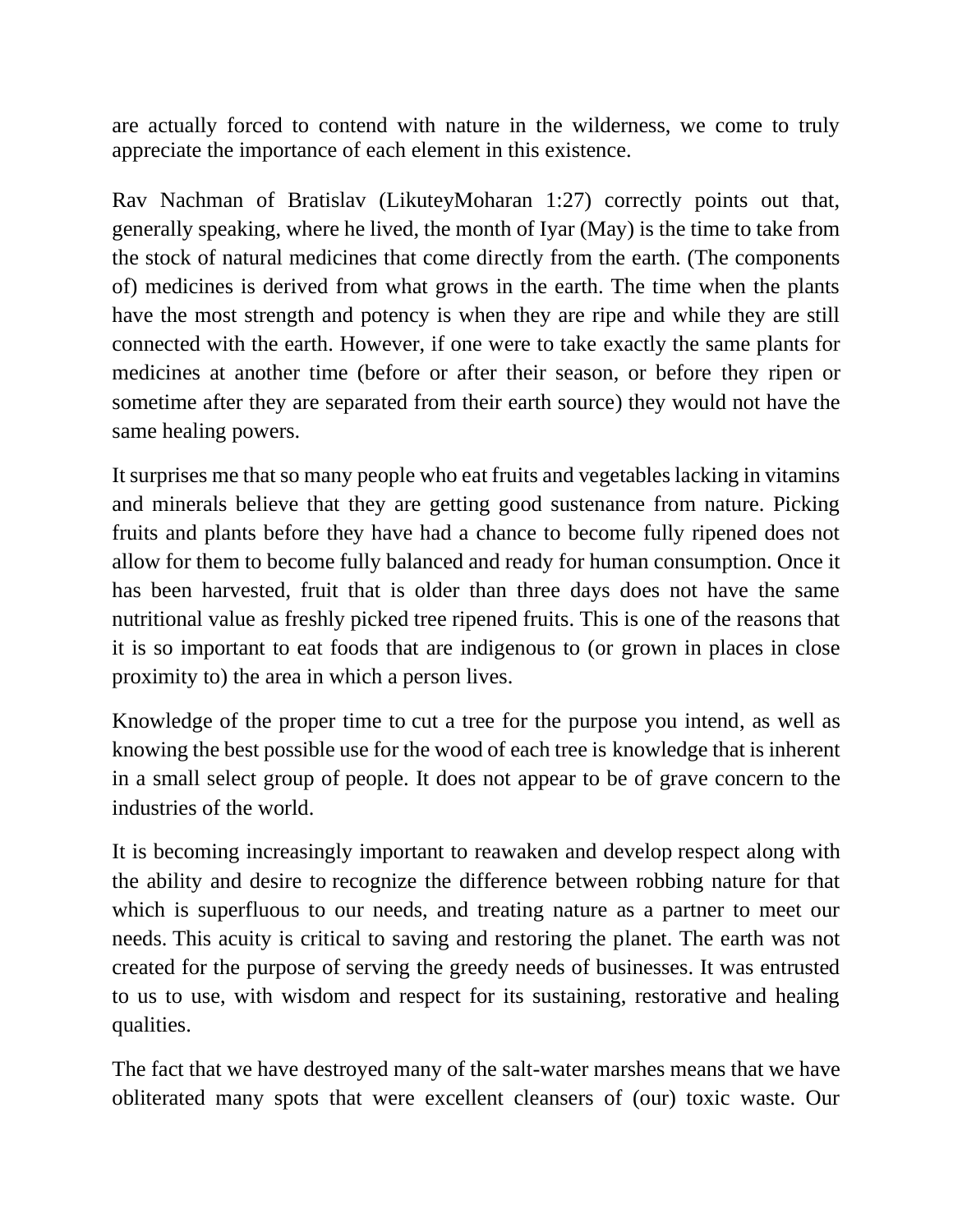collective disregard for a connection with and understanding of the gifts we have been given has caused us to begin to "sink" in the very mire that we generated.

As we sink deeper we enter a war to maintain our sanity and clarity while preserving the planet, despite the overwhelming odds against us. Should we decide to own up to our responsibility in the issue, and prevent further raping of the earth (no matter the personal and financial cost to us) we can get on to "fixing" the mess we have made.

Recently, a wonderful friend brought an important book to my attention. *Plowman's Folly*, by Edward H. Faulkner (printed by the University of Oklahoma) speaks of the destruction that is brought about by the use of the Moldboard Plow. The strength of this plow causes it to dig up many things that should not be disturbed. Doing so causes an unnatural death to many natural resources that should stay below the earth's surface. Unearthing these natural resources; i.e., small plants, decaying plants, worms, etc., destroys many of the positive elements that enhance the quality of the earth's growing process.

The book also teaches a system of farming land in a natural way that will discourage the growth of damaging weeds around various plants and crops. Opening ourselves up to this type of knowledge is better than studying ways to utilize poisons in the ground or cause unnatural production that causes deviant growth, all of which lead to illness in the population at large.

When we recognize that the One True Source has provided the residents of this earth with all that is needed for survival, we will "go back" to a time of knowing what to do -- and how to best accomplish those goals. We will once again pledge our ability to value and leave the smallest possible human footprint on the physical earth, while we increase our connection to the only source that can rectify what we have left behind.

Life is a journey. In Numbers 1:50 it says, **"And when the tabernacle travels they shall take it down."** Rabbi Moshe of Kobrin translates the words in a personal manner as follows; **"When they travel from their resting place, this brings them down (humbles them)."**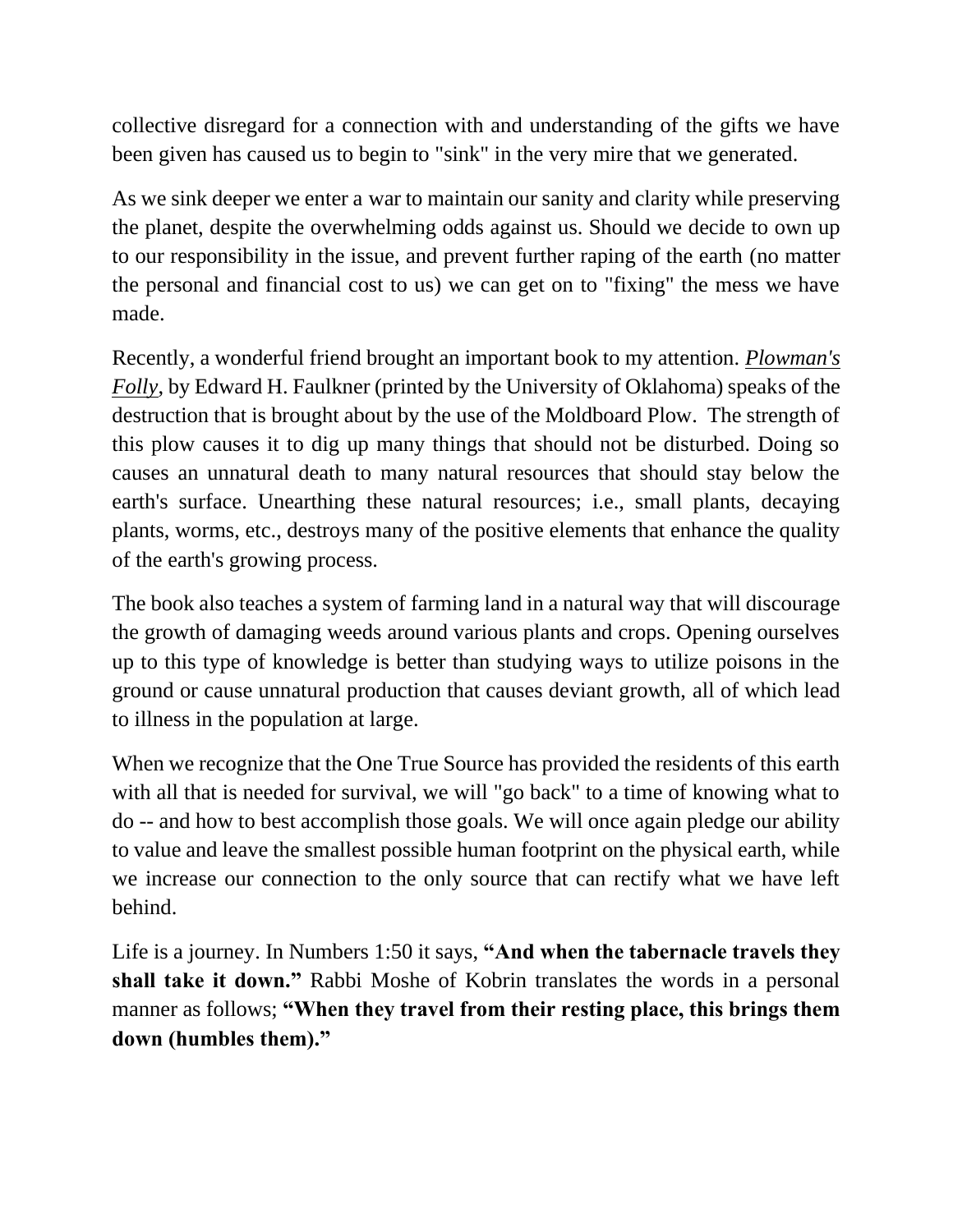Those who are truly open (to the exploration of their own souls) will find that life's journey is a humbling experience. They will learn and grow by "hearing and observing" everything as they travel along their paths. These individuals will joyfully take their part as links in the chain of energy that flows from the Creator life source onto this earth.

## **Undefined or unrefined?**

There are people who spend most of their time dealing with community issues or assisting individuals. Others are only concerned with the business of themselves. They are self-centered. No matter which category one fits into, focusing either entirely on others, or entirely on oneself, is extreme.

Extreme behavior reflects a lack of balance which can lead to corruption, illnesses, social issues and many other problems. There are very few people who have the ability to balance focus of community and individuals with their own daily lives and actions.

At Mount Sinai the Jewish people were given structure to enable them to take responsibility for themselves as individuals, and for society as a whole. Through a variety of factors, including the murder of tens of millions of Jews and the forced conversion of millions of others Jews to Christianity and Islam, they learned that they must be insulated and protection in order to survive. As a result, there are millions of Jews who live as Christians or Muslims, but are of Jewish heritage.

Society has been perpetually uninterested in having Jews be their role models and/or take responsibility for their welfare. In fact, society tried in every way to turn a blind eye to their own purpose in this existence by attempting to destroy the people who were a living symbol of purpose beyond personal agenda. For the most part, they continue to reject such help, having learned little or nothing from history. Many of them claim to serve God and represent themselves as being ethical people. Yet with blinders in place, they may or may not be fooling themselves. They are certainly misleading and hurting others in the name of God.

Let us not pretend that they are the only ones to behave in such fashion. It has become accepted modus operandi to promote one's personal agenda while dictating people's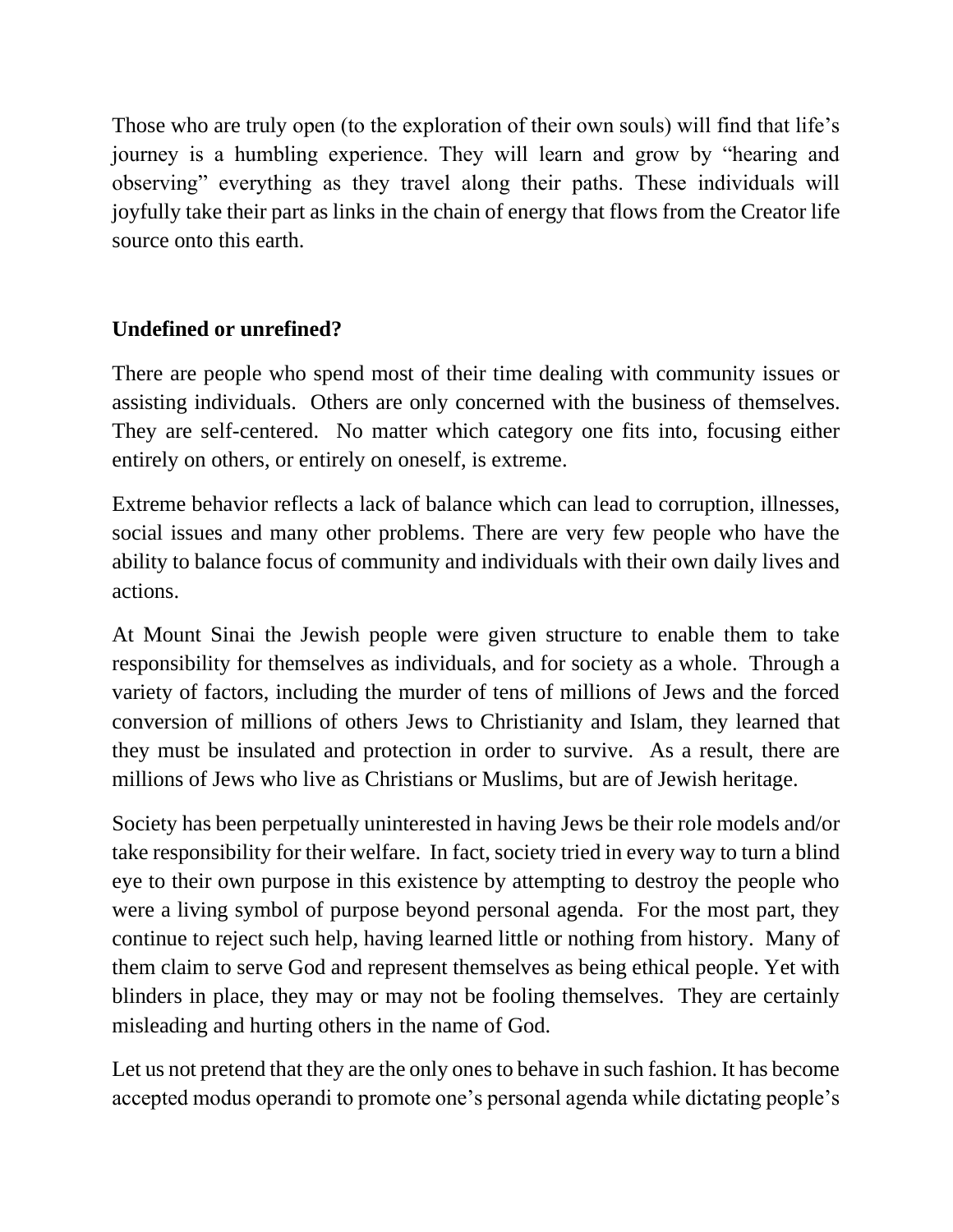actions in the name of all that is holy. It seems that those who are best able to enforce strictness are those who are perceived to be the most pious. Yet, in reality, piety is not about control. It is about humble submission to the will of the Creator. That action is unique to each individual. It is okay to learn from someone who is more learned, or to ask advice about adherence when in doubt. However, the bottom line is being able to hear and know what it is that the Creator desires of you. Trying one's best to achieve that, albeit with guidance (and not dictation) is the way to contribute the gifts one has been given to assist in the greater good of mankind. If we are all busy being clones of each other, we can hardly complete each other's deficits.

Denial of reality does not bring long term peace, harmony or balance. It only serves to foster destruction. In schools students are taught to derive reality from theory, beliefs and rote practice. However, practice without knowledge about personal application is harmful. We should be deriving opinions from reality. That reality is subjective to our differences just as much as it is to our similarities.

Human beings have both physical and spiritual traits. It is often a challenge to be a fully conscious and present human being who truly lives in the present.

If all of the soul sparks that are vagrant and drifting among the nations wake up to reconnect, an amazing new formulation will occur. This shift will jolt the rest of the world's inhabitants to become responsible for fulfilling their individual roles in this existence.

(Jeremiah 16:19 - 20) **"YHVH is my strength, my stronghold and my banner on a day of distress. To you, nations will come from the ends of the earth. They will say, "Our ancestors inherited falsehood to us, void of any value. Man-made Gods for himself – but they are not Gods."**

Education is important to ensuring our proper growth and balance. We must learn how to act appropriately in each situation. This is difficult as the response of each person varies in accordance with his/her uniqueness. There are many things that we may choose to experience. The fact that those experiences are available to us does not mean that they are safe. That is why we may try something but we may get hurt. Protection is created and people are warned but that does not stop everyone from doing things that are harmful to themselves.